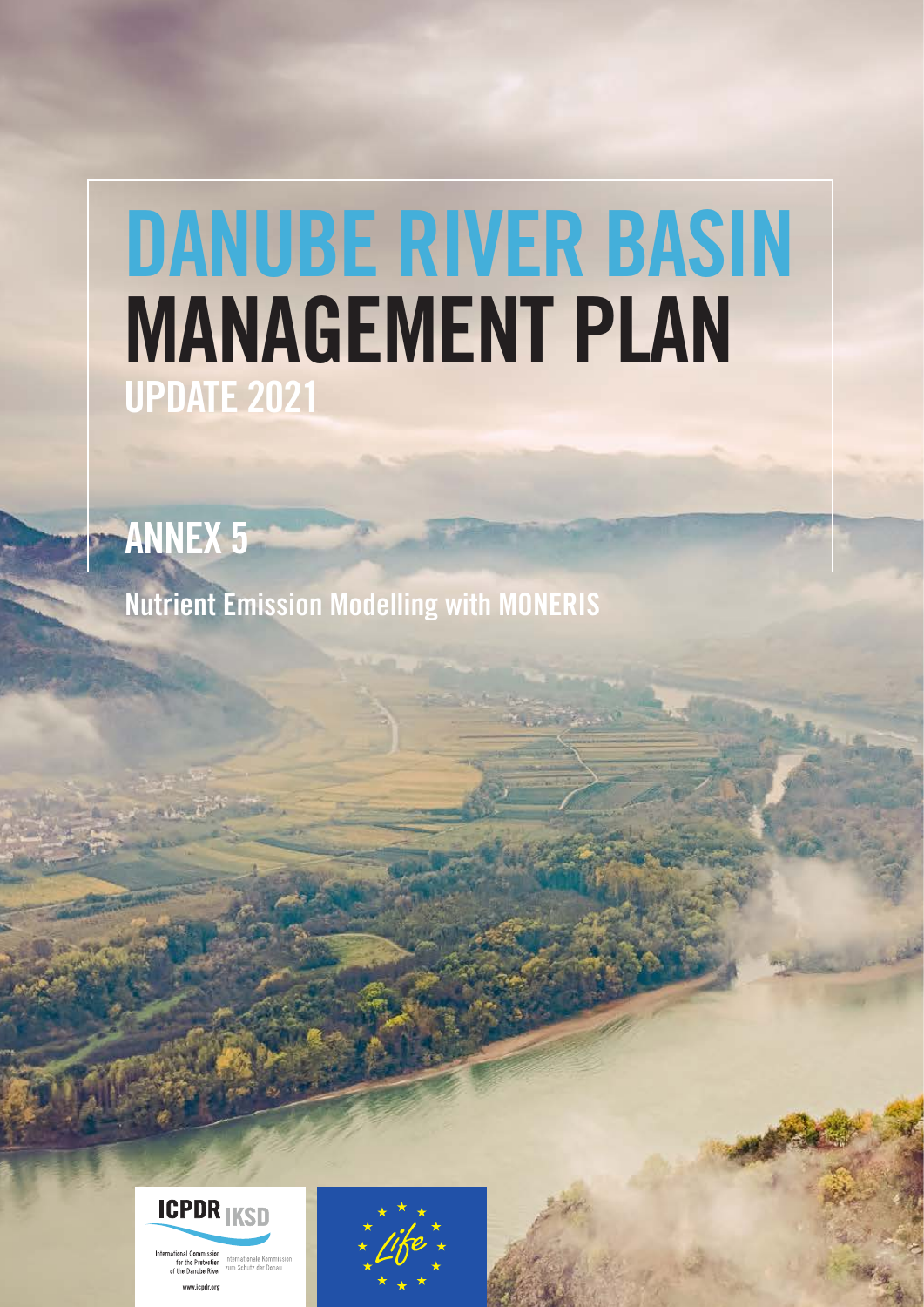#### Danube River Basin Management Plan Update 2021 1

Nutrient emissions from point and diffuse sources were calculated with the MONERIS model for the reference period 2015-2018. Summarizing tables of the modelling results are presented in the followings.

Detailed technical information is available: *Nutrient Emissions and Loads in the Danube River Basin - Current situation and scenarios for the 3rd Danube River Basin Management Plan. Final Report, Deliverable of the EU LIFE Project "Support for the Development of the 3rd Danube River Basin Management and 2nd Flood risk Management Plan Update 2021" (LIFE19 PRE AT 006 – LIFE DRBMP DFRMP 2021), IGB, 2021*.

| <b>Country</b>  | <b>Atmospheric</b><br>deposition | <b>Surface runoff</b> | <b>Urban runoff</b> | <b>Sediment</b><br>transport | <b>Tile drainages</b> | <b>Subsurface flow</b> | <b>Point source</b><br>discharges | <b>Total</b> |
|-----------------|----------------------------------|-----------------------|---------------------|------------------------------|-----------------------|------------------------|-----------------------------------|--------------|
| DE              | 1,655.8                          | 5,169.8               | 1,147.0             | 298.5                        | 13,412.3              | 39,512.9               | 10,874.3                          | 72,070.6     |
| AT              | 1,948.3                          | 5,913.1               | 1,184.2             | 3,958.6                      | 2,266.2               | 39,387.4               | 9,560.6                           | 64,218.4     |
| CZ              | 174.0                            | 1,011.0               | 1,686.8             | 237.9                        | 4,142.0               | 12,469.0               | 1,643.9                           | 21,364.6     |
| <b>SK</b>       | 415.4                            | 2,010.9               | 3,547.1             | 486.9                        | 1,211.4               | 14,910.9               | 3,573.2                           | 26,155.8     |
| HU              | 1,401.1                          | 1,660.8               | 1,364.6             | 593.5                        | 336.8                 | 7,797.6                | 8,224.6                           | 21,379.0     |
| SI              | 439.4                            | 1,676.9               | 1,969.3             | 482.3                        | 250.1                 | 10,438.6               | 1,296.6                           | 16,553.2     |
| HR              | 563.1                            | 2,289.2               | 3,514.0             | 237.6                        | 2,695.3               | 18,104.6               | 2,831.7                           | 30,235.4     |
| BA              | 368.0                            | 2,843.7               | 9,013.9             | 417.8                        | 198.8                 | 25,997.9               | 904.8                             | 39,744.9     |
| ME              | 140.6                            | 784.1                 | 335.6               | 26.5                         | 16.2                  | 4,211.1                | 122.6                             | 5,636.8      |
| RS              | 726.4                            | 3,428.3               | 17,475.1            | 551.8                        | 626.2                 | 35,286.1               | 6,908.3                           | 65,002.3     |
| <b>RO</b>       | 2,737.9                          | 6,196.8               | 11,624.2            | 3,276.6                      | 893.4                 | 49,797.1               | 14,513.9                          | 89,039.9     |
| BG              | 164.0                            | 649.6                 | 3,751.7             | 1,002.4                      | 1,489.5               | 13,404.2               | 2,755.4                           | 23,216.8     |
| MD              | 27.5                             | 77.0                  | 1,504.5             | 124.6                        | 94.2                  | 1,083.3                | 373.4                             | 3,284.4      |
| UA              | 480.2                            | 1,842.9               | 4,149.1             | 84.8                         | 425.5                 | 10,910.1               | 1,184.2                           | 19,077.0     |
| Other countries | 42.0                             | 169.7                 | 30.8                | 980.7                        | 103.3                 | 1,357.7                | 215.8                             | 2,900.1      |
| <b>Basin</b>    | 11,283.8                         | 35,723.9              | 62,297.8            | 12,760.5                     | 28,161.1              | 284,668.8              | 64,983.2                          | 499,879.2    |

#### **Table 1: Total nitrogen emissions according to countries and pathways in tons N per year**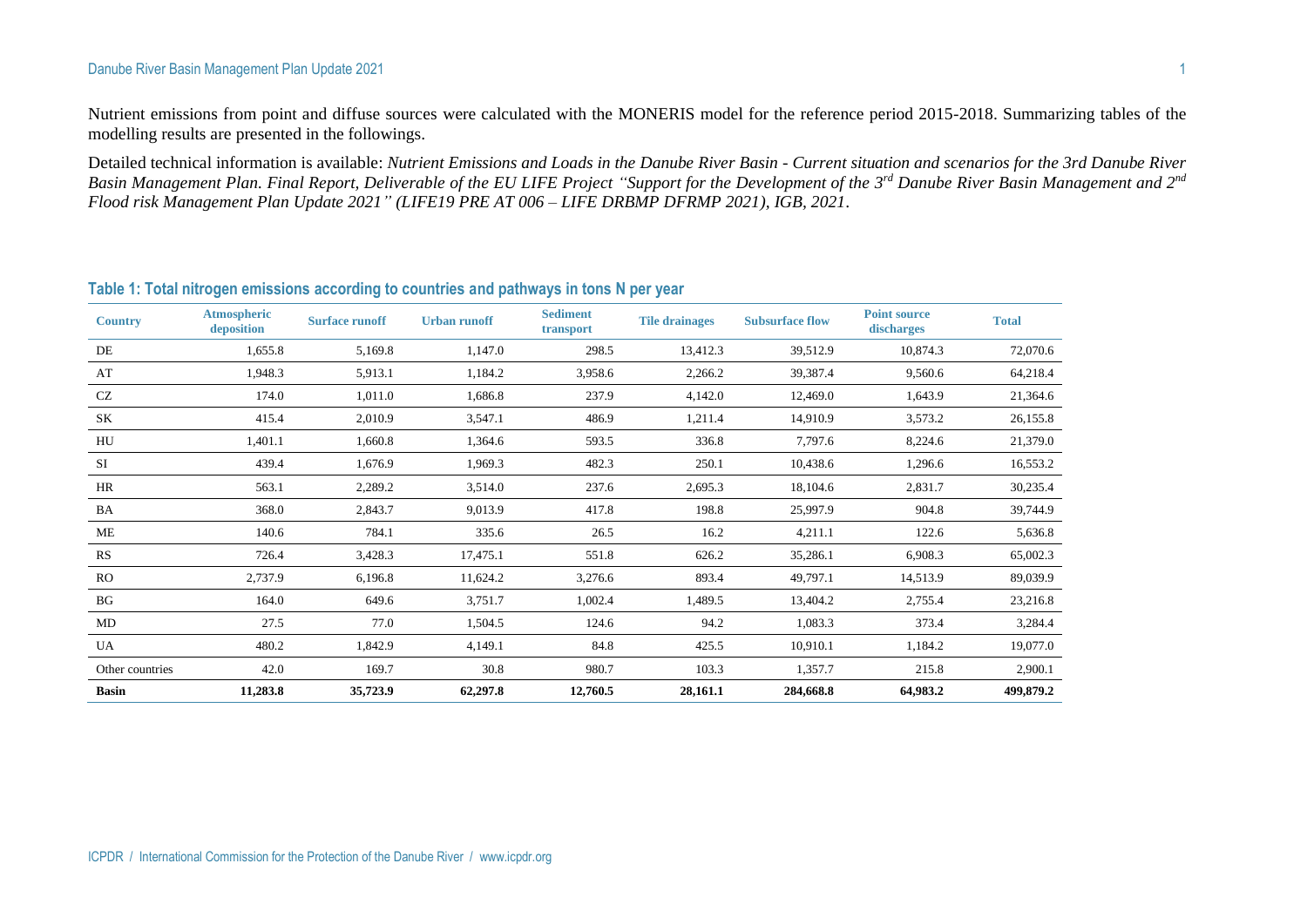| <b>Country</b>  | <b>Atmospheric</b><br>deposition | <b>Surface runoff</b> | <b>Urban runoff</b> | <b>Sediment</b><br>transport | <b>Tile drainages</b> | <b>Subsurface flow</b> | <b>Point source</b><br>discharges | <b>Total</b> |
|-----------------|----------------------------------|-----------------------|---------------------|------------------------------|-----------------------|------------------------|-----------------------------------|--------------|
| DE              | 21.0                             | 236.9                 | 172.8               | 274.5                        | 132.8                 | 564.7                  | 718.6                             | 2,121.2      |
| AT              | 44.0                             | 447.0                 | 214.7               | 2,388.3                      | 16.7                  | 996.6                  | 639.3                             | 4,746.7      |
| CZ              | 3.4                              | 39.0                  | 135.5               | 158.8                        | 16.3                  | 136.8                  | 128.7                             | 618.4        |
| SK              | 10.0                             | 97.9                  | 231.0               | 364.3                        | 54.8                  | 359.0                  | 276.9                             | 1,394.0      |
| HU              | 35.9                             | 69.9                  | 260.0               | 463.4                        | 5.2                   | 531.2                  | 1,275.9                           | 2,641.4      |
| SI              | 8.9                              | 131.5                 | 214.0               | 324.8                        | 7.6                   | 267.6                  | 206.7                             | 1,161.1      |
| HR              | 13.3                             | 152.7                 | 494.6               | 193.8                        | 29.2                  | 356.2                  | 739.6                             | 1,979.3      |
| BA              | 11.9                             | 253.8                 | 839.3               | 297.2                        | 4.3                   | 552.5                  | 199.2                             | 2,158.3      |
| ME              | 7.6                              | 121.1                 | 25.9                | 15.0                         | 0.5                   | 174.3                  | 25.4                              | 369.8        |
| RS              | 21.1                             | 229.1                 | 1,500.0             | 397.3                        | 8.8                   | 892.4                  | 547.5                             | 3,596.1      |
| <b>RO</b>       | 89.8                             | 317.2                 | 1,103.6             | 2,073.6                      | 25.3                  | 1,433.0                | 1,521.3                           | 6,563.8      |
| BG              | 5.5                              | 28.5                  | 298.5               | 848.1                        | 10.3                  | 167.3                  | 356.2                             | 1,714.4      |
| MD              | 0.9                              | 3.6                   | 124.9               | 114.0                        | 4.5                   | 57.7                   | 113.5                             | 419.1        |
| <b>UA</b>       | 16.2                             | 75.7                  | 271.4               | 53.4                         | 9.9                   | 281.4                  | 139.2                             | 847.2        |
| Other countries | 2.4                              | 25.2                  | 3.7                 | 588.6                        | 0.4                   | 66.6                   | 42.6                              | 729.5        |
| <b>Basin</b>    | 292.0                            | 2,228.9               | 5,889.9             | 8,555.0                      | 326.8                 | 6,837.2                | 6,930.6                           | 31,060.4     |

**Table 2: Total phosphorus emissions according to countries and pathways in tons P per year**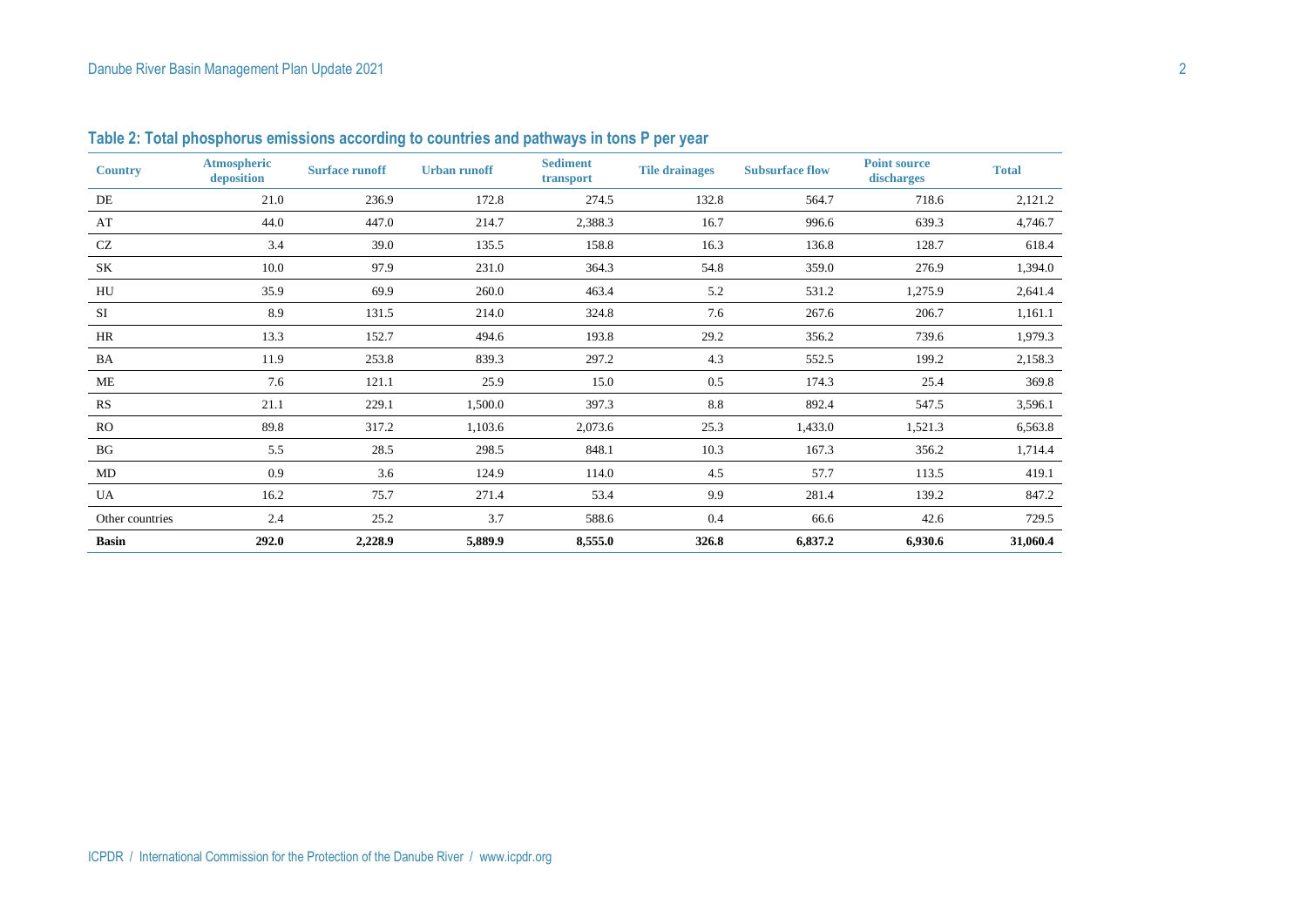| <b>Country</b>  | <b>Agricultural land</b> | Urban area | <b>Natural area</b> | <b>Open area</b> | <b>Wetland &amp; Open water</b> | <b>Total</b> |
|-----------------|--------------------------|------------|---------------------|------------------|---------------------------------|--------------|
| DE              | 44,789.9                 | 13,149.5   | 11,867.1            | 86.2             | 2,177.8                         | 72,070.6     |
| AT              | 21,372.7                 | 12,180.0   | 24,069.8            | 4,357.1          | 2,238.8                         | 64,218.4     |
| CZ              | 15,253.8                 | 3,612.4    | 2,312.0             | 6.2              | 180.2                           | 21,364.6     |
| SK              | 8,127.0                  | 9,072.9    | 8,484.7             | 25.6             | 445.6                           | 26,155.8     |
| HU              | 6,742.8                  | 10,016.2   | 2,724.0             | 18.3             | 1,877.8                         | 21,379.0     |
| SI              | 5,444.8                  | 3,555.3    | 6,959.5             | 44.7             | 548.9                           | 16,553.2     |
| HR              | 16,379.8                 | 7,350.6    | 5,803.6             | 9.0              | 692.4                           | 30,235.4     |
| BA              | 19,426.3                 | 10,489.8   | 9,386.3             | 42.4             | 400.1                           | 39,744.9     |
| ME              | 2,431.8                  | 550.5      | 2,439.0             | 67.1             | 148.4                           | 5,636.8      |
| RS              | 27,422.9                 | 27,736.5   | 8,865.1             | 56.3             | 921.4                           | 65,002.3     |
| <b>RO</b>       | 31,192.1                 | 32,133.8   | 21,356.6            | 116.6            | 4,240.7                         | 89,039.9     |
| BG              | 13,391.1                 | 7,082.9    | 2,474.3             | 61.5             | 207.0                           | 23,216.8     |
| MD              | 1,211.7                  | 1,990.8    | 39.9                | 0.4              | 41.6                            | 3,284.4      |
| UA.             | 4,713.5                  | 7,893.0    | 5,790.0             | 6.1              | 674.4                           | 19,077.0     |
| Other countries | 772.3                    | 267.1      | 581.0               | 1,196.7          | 83.0                            | 2,900.1      |
| <b>Basin</b>    | 218,807.2                | 146,863.2  | 113,223.3           | 6,098.0          | 14,887.4                        | 499,879.2    |

**Table 3: Total nitrogen emissions according to countries and source areas in tons N per year**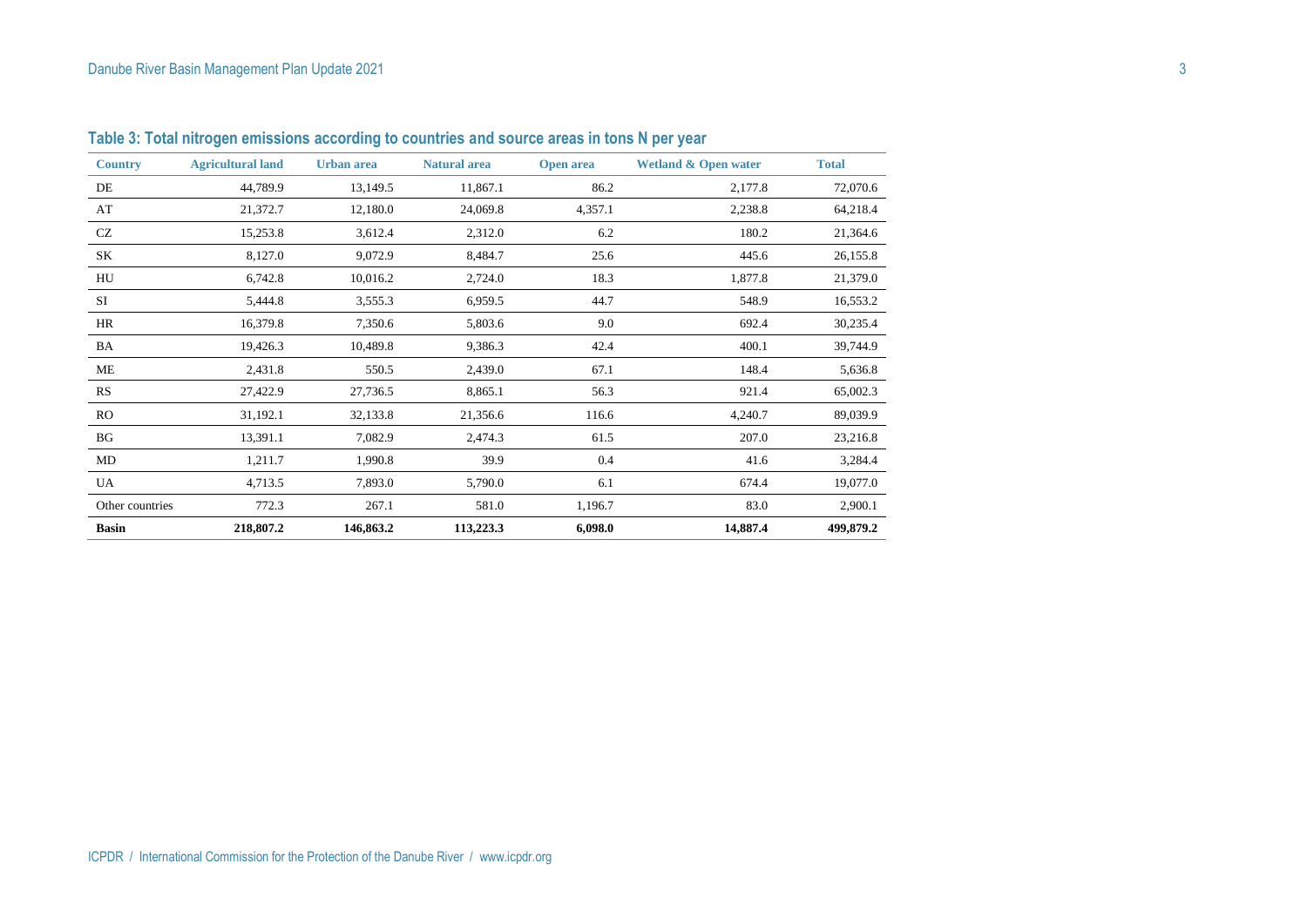| <b>Country</b>  | <b>Agricultural land</b> | Urban area | <b>Natural area</b> | <b>Open area</b> | <b>Wetland &amp; Open water</b> | <b>Total</b> |
|-----------------|--------------------------|------------|---------------------|------------------|---------------------------------|--------------|
| DE              | 974.5                    | 908.4      | 207.6               | 4.5              | 26.1                            | 2,121.2      |
| AT              | 1,097.4                  | 882.9      | 794.4               | 1,924.5          | 47.5                            | 4,746.7      |
| CZ              | 311.4                    | 269.6      | 33.9                | 0.1              | 3.5                             | 618.4        |
| SK              | 665.7                    | 577.5      | 139.3               | 0.7              | 10.7                            | 1,394.0      |
| HU              | 937.3                    | 1,554.5    | 102.1               | 0.6              | 47.0                            | 2,641.4      |
| SI              | 530.2                    | 427.5      | 187.3               | 5.3              | 10.8                            | 1,161.1      |
| HR              | 522.2                    | 1,272.5    | 168.5               | 0.3              | 15.8                            | 1,979.3      |
| BA              | 723.7                    | 1,060.9    | 359.4               | 1.9              | 12.4                            | 2,158.3      |
| ME              | 131.5                    | 55.6       | 159.5               | 15.4             | 7.8                             | 369.8        |
| RS              | 1,089.3                  | 2,178.8    | 297.0               | 2.9              | 28.2                            | 3,596.1      |
| RO              | 3,037.1                  | 2,863.4    | 543.5               | 3.5              | 116.3                           | 6,563.8      |
| BG              | 941.5                    | 675.7      | 68.1                | 23.0             | 6.3                             | 1,714.4      |
| MD              | 167.9                    | 243.8      | 5.8                 | 0.0              | 1.5                             | 419.1        |
| UA              | 198.5                    | 509.2      | 114.8               | 0.5              | 24.2                            | 847.2        |
| Other countries | 21.2                     | 47.3       | 52.3                | 605.8            | 2.9                             | 729.5        |
| <b>Basin</b>    | 11,391.5                 | 13,463.0   | 3,245.5             | 2,598.4          | 362.1                           | 31,060.4     |

**Table 4: Total phosphorus emissions according to countries and source areas in tons P per year**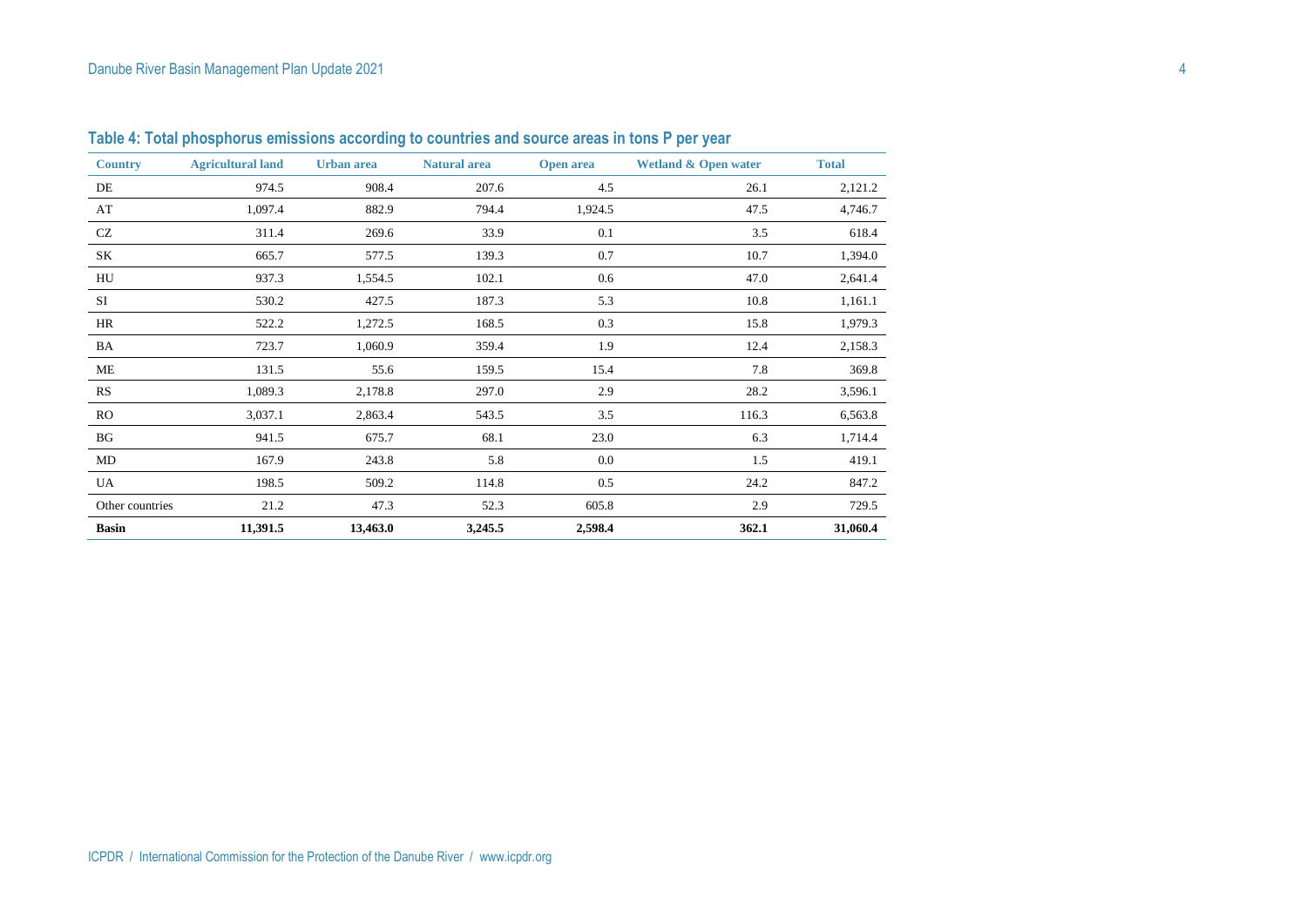| <b>Scenario</b> | <b>Atmospheric</b><br>deposition | <b>Surface runoff</b> | Urban runoff | <b>Sediment</b><br>transport | <b>Tile drainages</b> | <b>Subsurface flow</b> | <b>Point source</b><br>discharges | <b>Total</b> |
|-----------------|----------------------------------|-----------------------|--------------|------------------------------|-----------------------|------------------------|-----------------------------------|--------------|
| Reference       | 11.283.8                         | 35,723.9              | 62.297.8     | 28.161.1                     | 12.760.5              | 284,668.8              | 64,983.2                          | 499,879.2    |
| Baseline        | 11.283.8                         | 33,480.6              | 47.747.0     | 27.512.1                     | 11.762.2              | 265,998.8              | 72,815.2                          | 470,599.8    |
| Vision I        | 11.283.8                         | 31,984.9              | 20.387.0     | 18.337.8                     | 8.735.1               | 226,244.1              | 72,607.7                          | 389,580.4    |
| Vision II       | 11.283.8                         | 25,209.3              | 20.387.1     | 18,337.8                     | 6.772.8               | 226.244.1              | 72,607.7                          | 380,842.5    |
| Vision I - dry  | 9.947.7                          | 29.617.1              | 20.228.4     | 19.327.2                     | 7.851.9               | 193.108.3              | 72,607.7                          | 352,688.1    |
| Vision I - wet  | 13.678.7                         | 41,976.3              | 20,822.0     | 18,318.6                     | 10.756.3              | 306,170.8              | 72,607.7                          | 484,330.4    |

**Table 5: Basin-wide total nitrogen emissions according to pathways and future scenarios in tons N per year**

### **Table 6: Basin-wide total phosphorus emissions according to pathways and future scenarios in tons P per year**

| <b>Scenario</b> | <b>Atmospheric</b><br>deposition | <b>Surface runoff</b> | Urban runoff | <b>Sediment</b><br>transport | <b>Tile drainages</b> | <b>Subsurface flow</b> | <b>Point source</b><br>discharges | <b>Total</b> |
|-----------------|----------------------------------|-----------------------|--------------|------------------------------|-----------------------|------------------------|-----------------------------------|--------------|
| Reference       | 292.0                            | 2.228.9               | 5.889.9      | 326.8                        | 8,555.0               | 6.837.2                | 6.930.6                           | 31,060.4     |
| Baseline        | 292.0                            | 2.095.4               | 4.041.1      | 328.6                        | 7.927.5               | 6.596.9                | 7.273.3                           | 28,554.8     |
| Vision I        | 292.0                            | 1,977.8               | 1,956.8      | 328.6                        | 5,841.4               | 6.387.7                | 6.724.1                           | 23,508.3     |
| Vision II       | 292.0                            | 1,552.1               | 1,956.8      | 328.6                        | 4.549.7               | 6,387.7                | 6,724.1                           | 21,790.9     |
| Vision I - dry  | 257.6                            | 1.441.6               | 1,935.7      | 250.8                        | 5.210.7               | 5,328.2                | 6,724.1                           | 21,148.7     |
| Vision I - wet  | 360.9                            | 3,196.1               | 2,021.2      | 385.2                        | 7.270.8               | 8.814.5                | 6,724.1                           | 28,772.8     |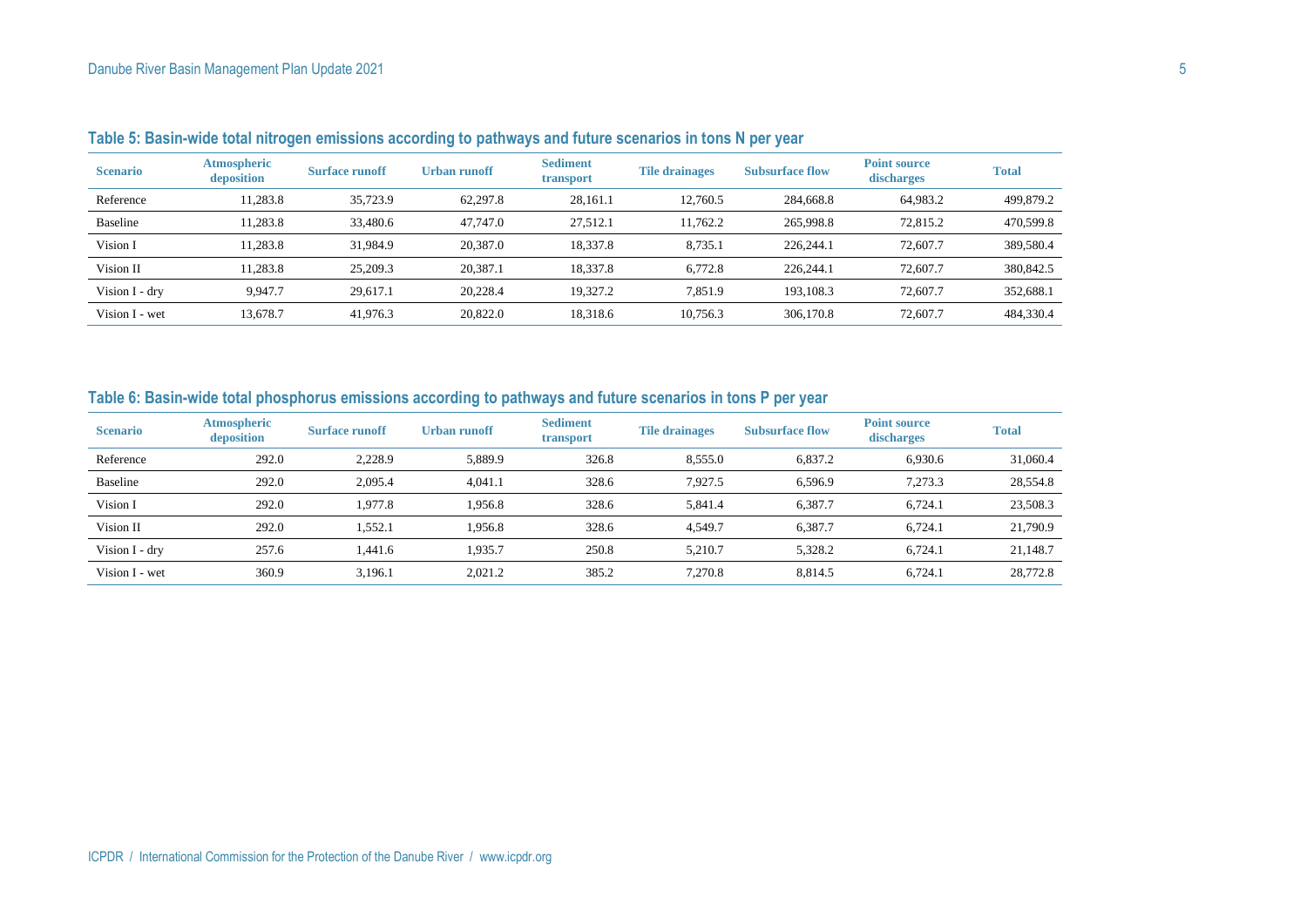| <b>Scenario</b> | <b>Agricultural land</b> | Urban area | <b>Natural area</b> | <b>Open area</b> | <b>Wetland &amp; Open water</b> | <b>Total</b> |
|-----------------|--------------------------|------------|---------------------|------------------|---------------------------------|--------------|
| Reference       | 218,807.2                | 146.863.2  | 113.223.3           | 6.098.0          | 14.887.4                        | 499,879.2    |
| <b>Baseline</b> | 198.317.1                | 137,670.3  | 113.931.8           | 5.788.2          | 14.892.5                        | 470,599.8    |
| Vision I        | 144.396.5                | 106,496.3  | 118.156.3           | 5.662.9          | 14.868.4                        | 389,580.4    |
| Vision II       | 140,068.4                | 106,496.3  | 114,658.8           | 4.750.6          | 14.868.4                        | 380,842.5    |
| Vision I - dry  | 126.431.0                | 103.552.3  | 103,078.8           | 5.569.2          | 14,057.0                        | 352,688.1    |
| Vision I - wet  | 199,613.1                | 113.961.2  | 147.401.9           | 5.882.6          | 17.471.6                        | 484,330.4    |
|                 |                          |            |                     |                  |                                 |              |

#### **Table 7: Basin-wide total nitrogen emissions according to source areas and future scenarios in tons N per year**

#### **Table 8: Basin-wide total phosphorus emissions according to source areas and future scenarios in tons P per year**

| <b>Scenario</b> | <b>Agricultural land</b> | Urban area | Natural area | <b>Open area</b> | <b>Wetland &amp; Open water</b> | <b>Total</b> |
|-----------------|--------------------------|------------|--------------|------------------|---------------------------------|--------------|
| Reference       | 1.391.5                  | 13.463.0   | 3.245.5      | 2.598.4          | 362.1                           | 31,060.4     |
| Baseline        | 10.752.6                 | 11,900.2   | 3.129.3      | 2.413.2          | 359.5                           | 28,554.8     |
| Vision I        | 8.679.0                  | 9.104.7    | 3.037.7      | 2.326.4          | 360.4                           | 23,508.3     |
| Vision II       | 7.755.5                  | 9.104.8    | 2.754.8      | 1.815.4          | 360.5                           | 21,790.9     |
| Vision I - dry  | 7.119.3                  | 8.991.7    | 2.387.2      | 2.300.0          | 350.5                           | 21.148.7     |
| Vision I - wet  | 12,370.9                 | 9.400.2    | 4.236.1      | 2.366.8          | 398.7                           | 28,772.8     |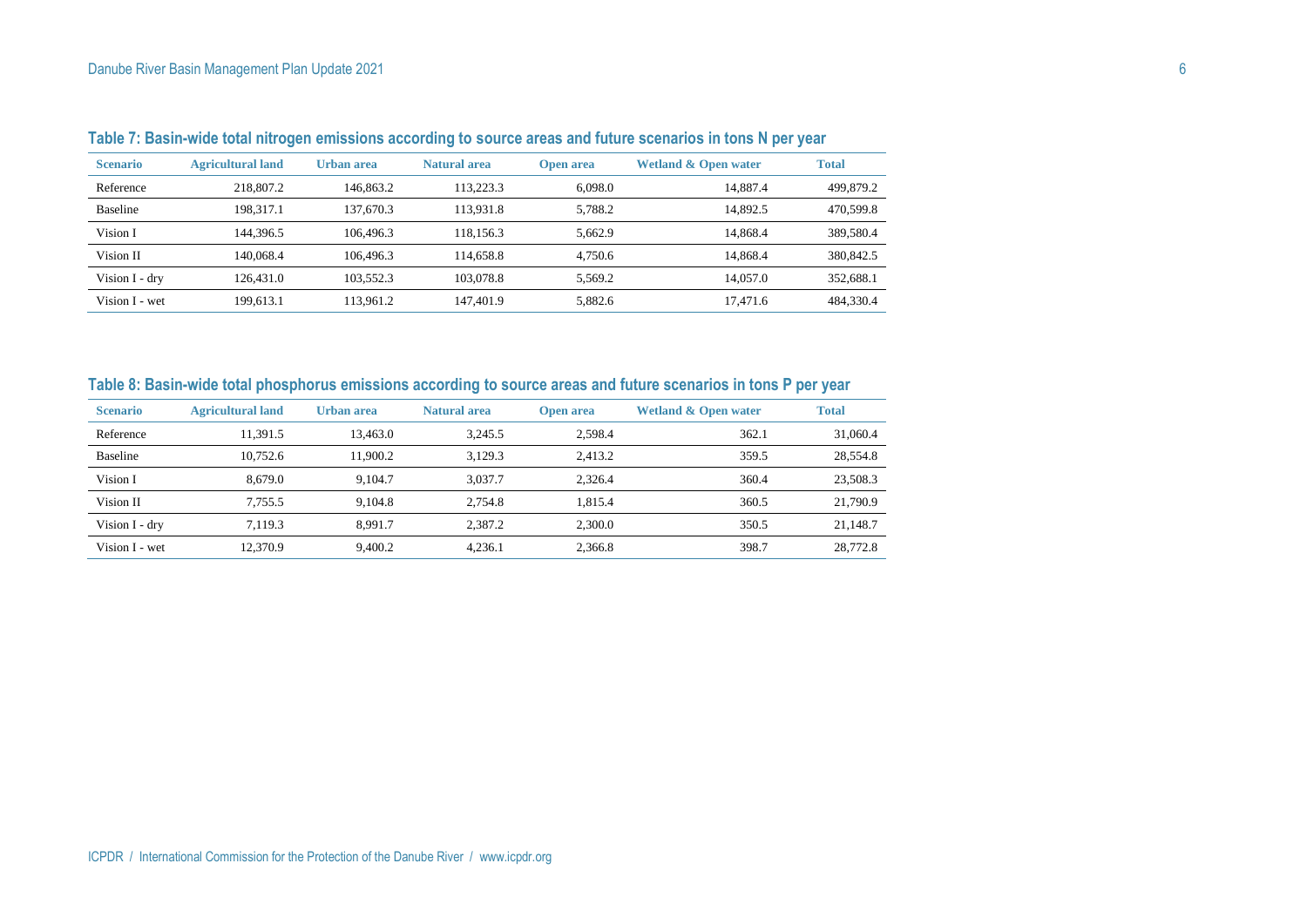#### Danube River Basin Management Plan Update 2021 **7** And The Second State Second State State State State State State State State State State State State State State State State State State State State State State State State

| <b>Scenario</b> | TN        | TP       |
|-----------------|-----------|----------|
| Reference       | 335,000.0 | 17,900.0 |
| <b>Baseline</b> | 318,923.2 | 16.820.5 |
| Vision I        | 264,244.0 | 13.851.8 |
| Vision II       | 258,575.9 | 13,065.4 |
| Vision I - dry  | 239,333.4 | 11,109.0 |
| Vision I - wet  | 343.950.1 | 20.159.8 |

## **Table 9: Nutrient river loads to the Black Sea (at Reni) according to future scenarios in tons per year**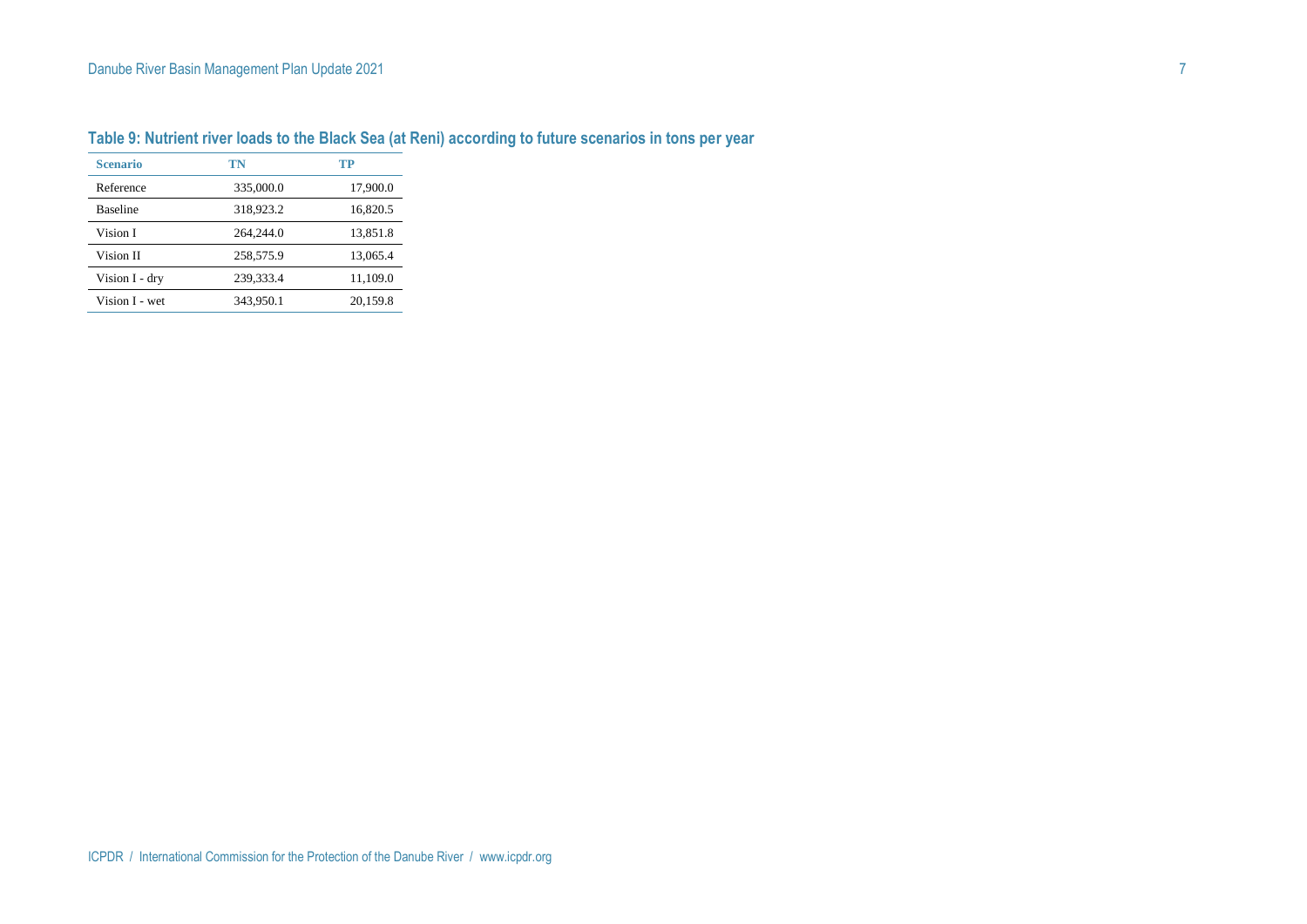| <b>Country</b>  | <b>Baseline</b> | <b>Vision I</b> | <b>Vision II</b> | Vision I - dry | Vision I - wet |
|-----------------|-----------------|-----------------|------------------|----------------|----------------|
| DE              | 8.2             | $-34.7$         | $-36.4$          | $-36.1$        | $-27.9$        |
| AT              | 16.5            | $-12.8$         | $-15.5$          | $-23.5$        | $-8.1$         |
| CZ              | $-0.9$          | $-58.2$         | $-58.7$          | $-60.0$        | $-50.2$        |
| SK              | $-24.2$         | $-30.3$         | $-32.0$          | $-35.7$        | 0.5            |
| HU              | $-5.5$          | 14.7            | 11.2             | $-12.5$        | 219.4          |
| SI              | $-25.5$         | 1.7             | $-1.9$           | $-12.8$        | 17.8           |
| HR              | $-14.2$         | $-45.9$         | $-46.0$          | $-61.9$        | $-11.0$        |
| BA              | $-21.0$         | $-47.5$         | $-49.0$          | $-56.8$        | $-31.3$        |
| ME              | $-8.7$          | $-46.2$         | $-48.0$          | $-49.1$        | $-38.1$        |
| <b>RS</b>       | $-18.2$         | $-45.2$         | $-46.9$          | $-55.3$        | $-16.6$        |
| <b>RO</b>       | $-30.8$         | $-40.8$         | $-44.5$          | $-47.7$        | $-14.4$        |
| BG              | $-15.5$         | $-53.4$         | $-54.1$          | $-57.7$        | $-30.8$        |
| MD              | $-13.9$         | $-5.5$          | $-8.1$           | $-2.4$         | 40.5           |
| UA              | $-6.1$          | 102.6           | 98.7             | 75.9           | 166.4          |
| Other countries | 6.2             | $-52.3$         | $-53.2$          | $-55.0$        | $-41.2$        |
| <b>Basin</b>    | $-9.3$          | $-34.0$         | $-35.9$          | $-42.0$        | $-9.2$         |

**Table 10: Relative changes of the nitrogen emissions from agriculture according to countries and future scenarios as compared to the reference status (%)**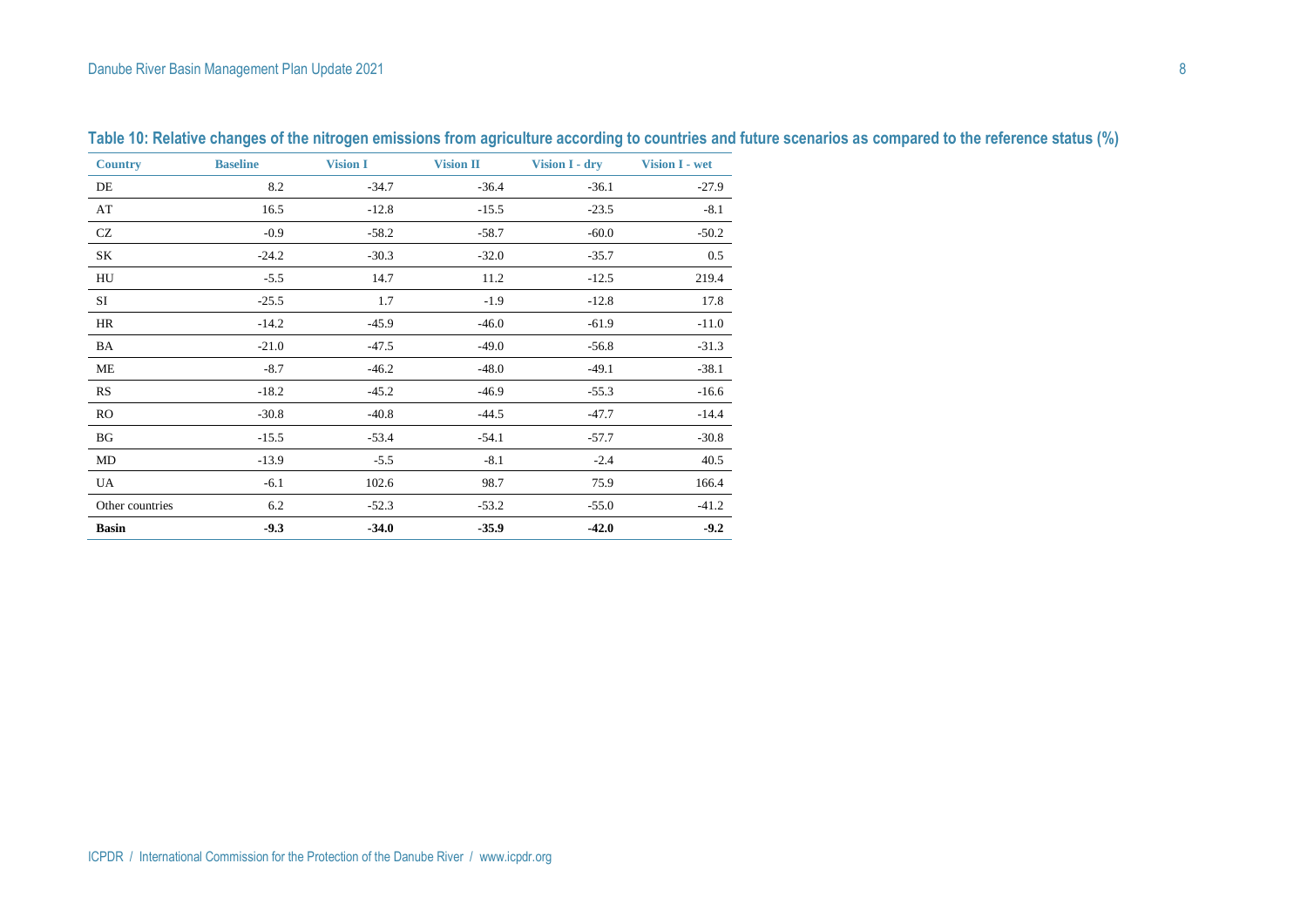| <b>Country</b>  | <b>Baseline</b> | <b>Vision I</b> | <b>Vision II</b> | Vision I - dry | Vision I - wet |
|-----------------|-----------------|-----------------|------------------|----------------|----------------|
| DE              | $-4.0$          | $-13.4$         | $-21.7$          | $-20.8$        | 1.9            |
| AT              | $-5.7$          | $-20.7$         | $-30.6$          | $-31.4$        | $-9.3$         |
| <b>CZ</b>       | $-4.0$          | $-23.0$         | $-27.3$          | $-27.0$        | 27.4           |
| SK              | 0.3             | $-23.3$         | $-28.5$          | $-35.5$        | 46.8           |
| HU              | $-3.9$          | $-19.7$         | $-25.4$          | $-36.3$        | 34.1           |
| SI              | $-9.5$          | $-29.6$         | $-39.7$          | $-46.4$        | $-8.2$         |
| HR              | $-1.1$          | $-14.5$         | $-15.3$          | $-32.4$        | 43.9           |
| BA              | $-1.7$          | $-17.4$         | $-25.1$          | $-42.7$        | 34.2           |
| ME              | $-0.9$          | $-7.5$          | $-14.5$          | $-26.5$        | 33.0           |
| <b>RS</b>       | $-3.2$          | $-18.3$         | $-25.2$          | $-34.0$        | 8.1            |
| RO              | $-9.3$          | $-29.1$         | $-40.4$          | $-43.0$        | $-2.2$         |
| BG              | $-6.0$          | $-39.9$         | $-46.0$          | $-48.7$        | $-26.7$        |
| MD              | $-2.4$          | $-34.2$         | $-44.4$          | $-42.2$        | 4.1            |
| UA              | $-0.7$          | $-7.9$          | $-15.6$          | $-22.5$        | 48.8           |
| Other countries | $-2.0$          | $-10.8$         | $-16.2$          | $-15.0$        | 24.3           |
| <b>Basin</b>    | $-5.3$          | $-23.5$         | $-31.7$          | $-37.2$        | 8.7            |

**Table 11: Relative changes of the phosphorus emissions from agriculture according to countries and future scenarios as compared to the reference status (%)**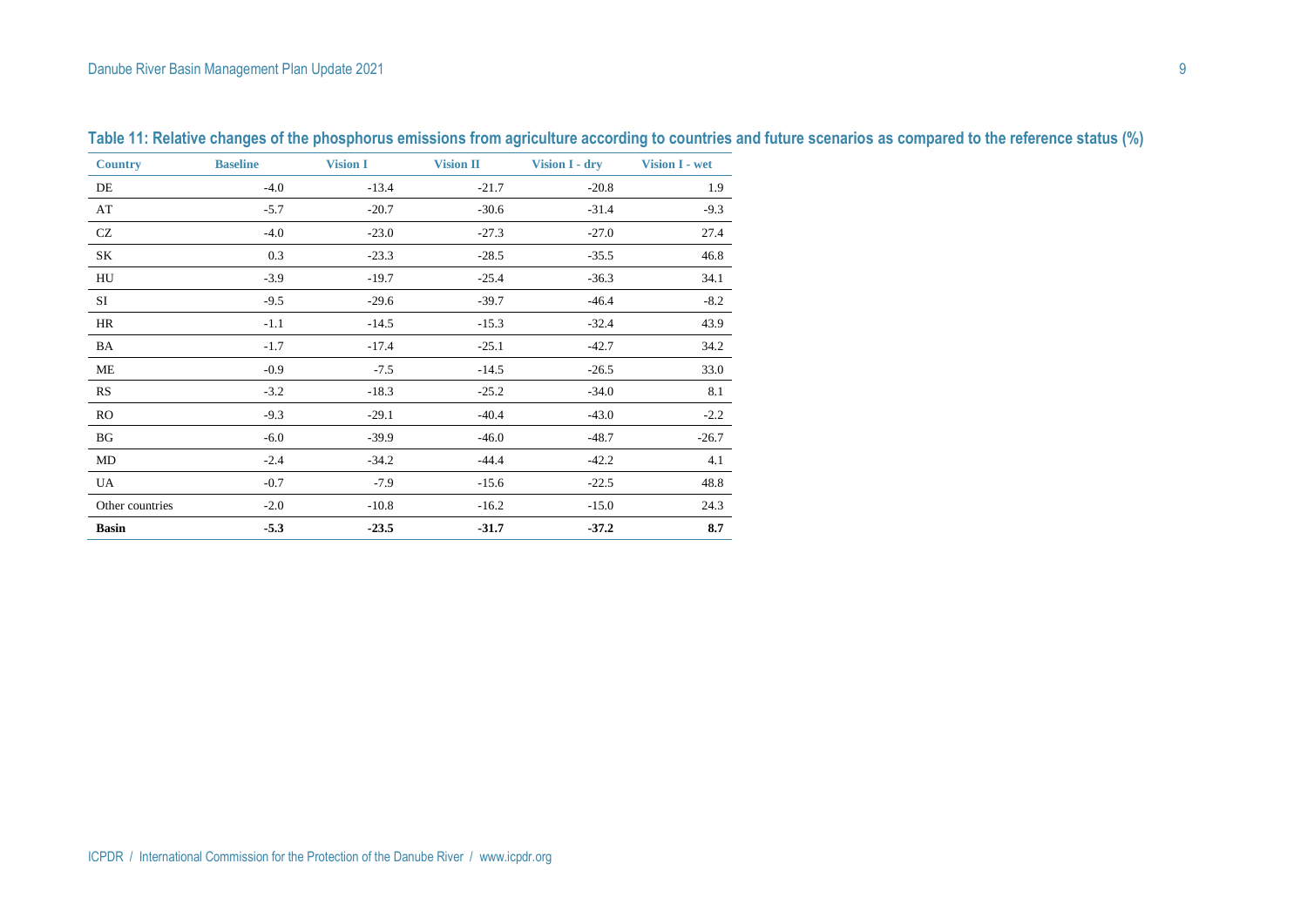| <b>Country</b>  | <b>Baseline</b> | <b>Vision I</b> | <b>Vision II</b> | Vision I - dry | Vision I - wet |
|-----------------|-----------------|-----------------|------------------|----------------|----------------|
| DE              | 4.1             | $-19.9$         | $-21.6$          | $-22.3$        | $-13.2$        |
| AT              | 3.0             | $-5.3$          | $-8.7$           | $-13.2$        | $-2.6$         |
| CZ              | $-5.2$          | $-42.4$         | $-42.9$          | $-44.9$        | $-33.5$        |
| SK              | $-9.0$          | $-10.3$         | $-11.0$          | $-17.4$        | 17.8           |
| HU              | $-1.3$          | 3.7             | 2.2              | $-8.7$         | 92.2           |
| SI              | $-20.0$         | $-13.4$         | $-16.0$          | $-23.6$        | $-1.2$         |
| HR              | $-19.6$         | $-34.0$         | $-34.1$          | $-51.6$        | 2.2            |
| BA              | $-8.7$          | $-40.9$         | $-42.5$          | $-50.0$        | $-25.0$        |
| ME              | $-3.4$          | $-24.7$         | $-27.6$          | $-27.5$        | $-13.2$        |
| RS              | $-0.4$          | $-36.7$         | $-37.9$          | $-43.5$        | $-18.9$        |
| <b>RO</b>       | $-13.9$         | $-17.2$         | $-19.4$          | $-23.4$        | 1.6            |
| BG              | $-16.0$         | $-35.4$         | $-35.9$          | $-39.5$        | $-17.5$        |
| MD              | $-18.3$         | $-32.3$         | $-33.4$          | $-31.2$        | $-12.9$        |
| UA              | $-1.3$          | $-11.2$         | $-13.2$          | $-21.9$        | 12.4           |
| Other countries | 0.2             | $-20.0$         | $-26.3$          | $-21.0$        | $-13.7$        |
| <b>Basin</b>    | $-5.8$          | $-22.0$         | $-23.8$          | $-29.1$        | $-3.5$         |

**Table 12: Relative changes of the total point source and diffuse nitrogen emissions according to countries and future scenarios as compared to the reference status (%)**